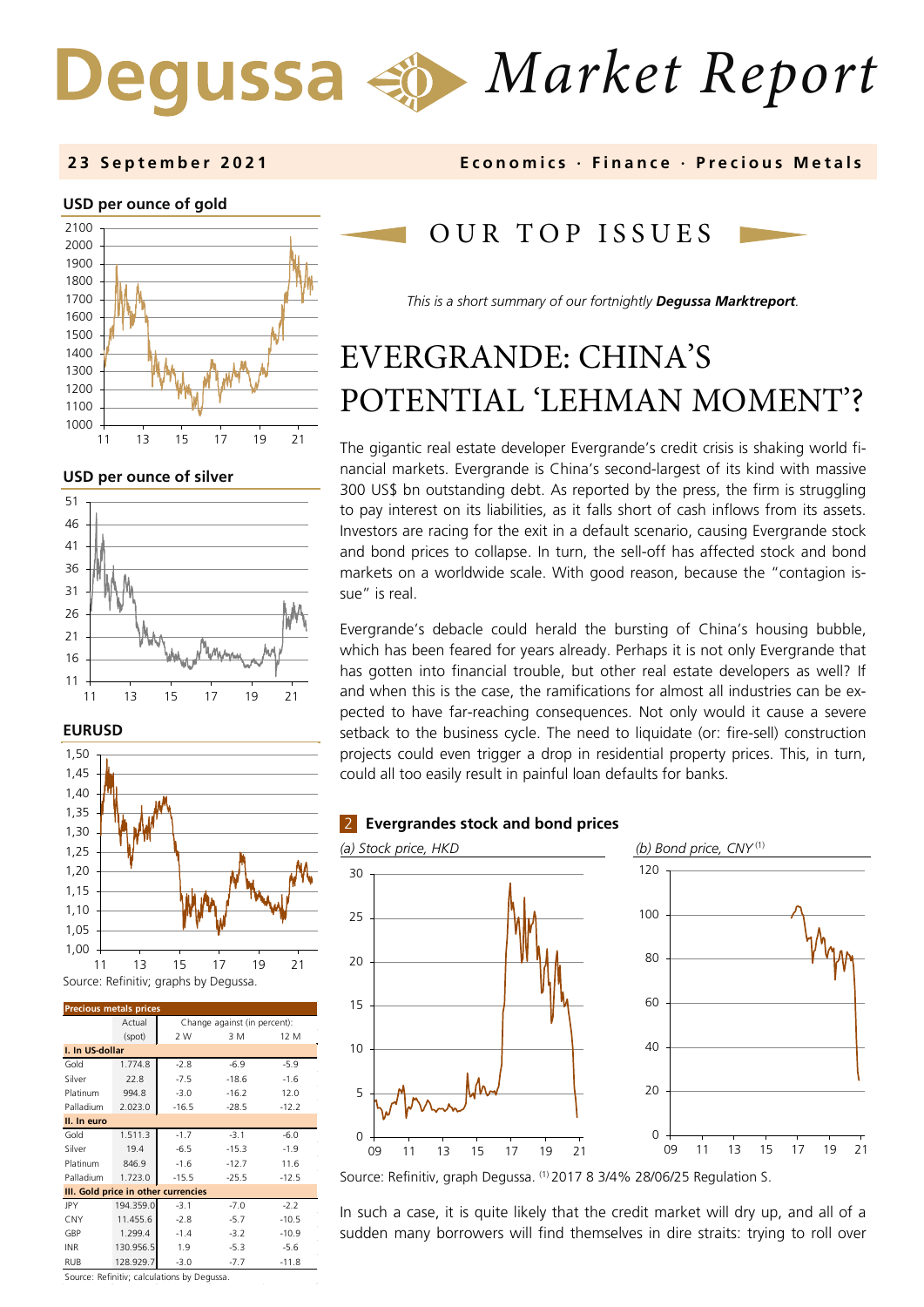**Precious metal prices in the last six years (USD/oz)** 



Source: Refinitiv; graphs by Degussa.

their maturing debt, they will face significantly higher borrowing costs, or creditors may no longer be found to provide the urgently needed funding. As more and more debtors struggle to service their debt, the credit-driven boom turns into bust. The economist Murray Rothbard puts it succinctly. He wrote in 1973:

"Like the repeated doping of a horse, the boom is kept on its way and ahead of its inevitable comeuppance by repeated and accelerating doses of the stimulant of bank credit. It is only when bank credit expansion must finally stop or sharply slow down, either because the banks are getting shaky or because the public is getting restive at the continuing inflation, that retribution finally catches up with the boom. As soon as credit expansion stops, the piper must be paid, and the inevitable readjustments must liquidate the unsound over-investments of the boom and redirect the economy more toward consumer goods production. And, of course, the longer the boom is kept going, the greater the malinvestments that must be liquidated, and the more harrowing the readjustments that must be made."

And that is what should actually be worrying investors: the danger that Evergrande's credit crisis could be the starting point of a new worldwide credit crunch. The Evergrande debacle could serve as a reminder that the global economic and financial system is literally built on credit, fuelled by an enormous increase in credit since early 2020. Should investors become concerned about the quality of the outstanding debt and lose confidence in borrowers' ability and willingness to service their debt, all hell would break loose. If and when the flow of credit dries up, consumption and investment will be hit hard, and financial asset prices are likely to decline sharply.

When the US-bank Lehman Brothers collapsed in September 2008, it led to a credit crunch that became the biggest financial and economic crisis since the "Great Depression" in 1929-33. The key question now is: Will China's Communist Party (CCP) intervene and bail out Evergrande? On the one hand, the CCP wants to make the economy less credit-dependent, pushing for deleveraging the economy. On the other hand, deliberately allowing an Evergrande' credit event with its incalculable contagion and ripple effects could backfire politically.

If the 2008/2009 and 2020 crises taught us anything, it is this: the storm of a credit crisis could all too easily turn into a hurricane that could bring the economy and financial markets to their knees; and that such a scenario would be inevitable without government intervention in the form of a rate cut by the central bank, an increase in the quantity of money, and underwriting credit risk. Against this backdrop, if the storm gets worse, it is reasonable to assume that the CCP will at some point step up and keep the worst – the hurricane – from happening.

While investors in stocks, bonds, and housing may find relief in such an outlook, the uncomfortable truth would be that inflationary policies will be intensified not only in the US and Europe but also in China. Any government-sponsored bail-out of a credit crisis would have to rely on a sizeable increase in the quantity of money, and an increase in the quantity of money will translate to higher goods prices, be it consumer, producer and/or asset prices. That said, the overleveraged economic and financial system is actually paving the way for rising price inflation.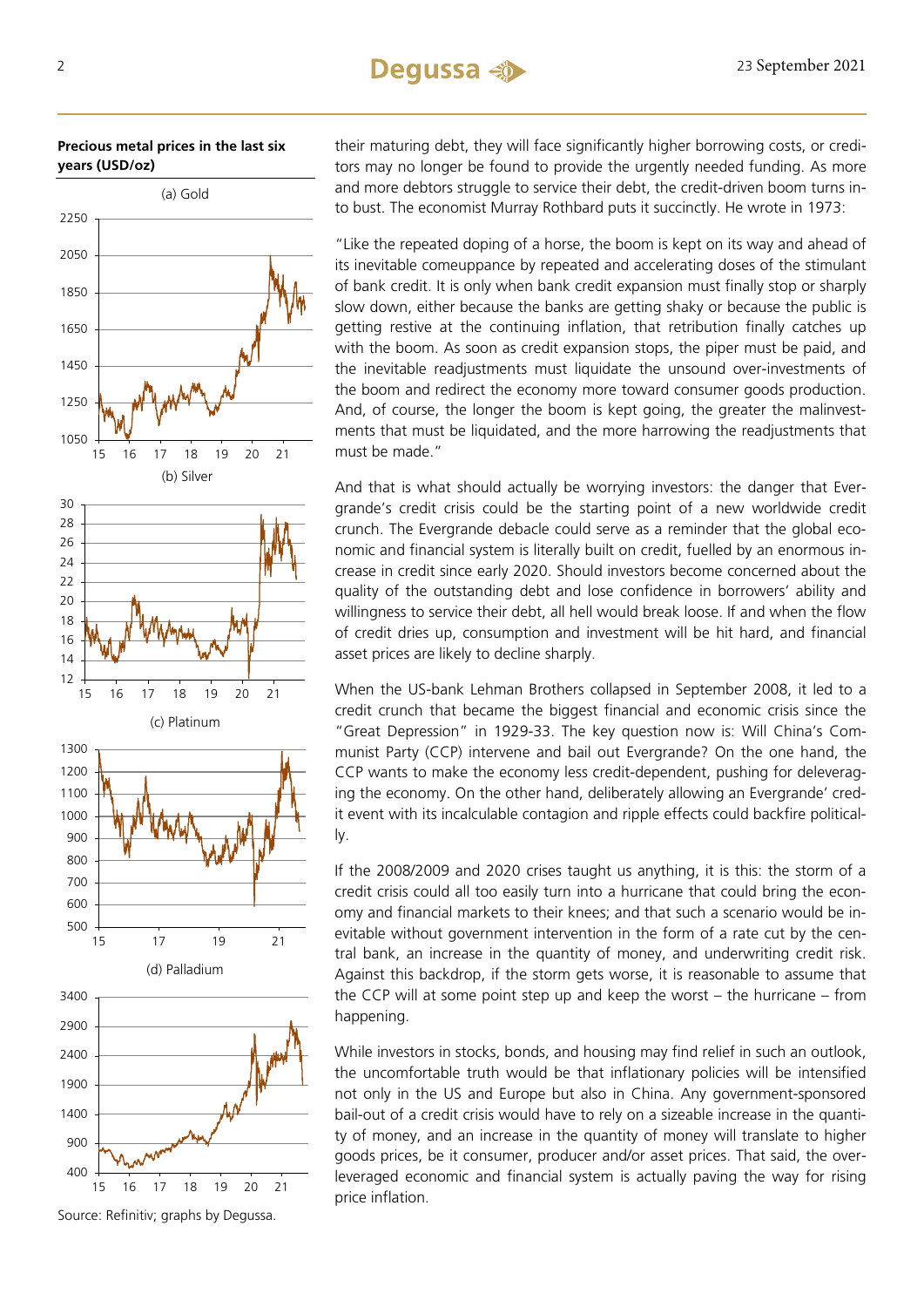It cannot be dismissed out of hand that Evergrande could become "China's Lehman" moment. At the same time, such an unfortunate outcome could be averted, or at least contained, by an early and determined bail-out by the CCP firing up the electronic printing presses of the Peoples' Bank of China. Either way, investors may want some protection against the risk that central banks worldwide will increasingly be taking recourse to inflation to fend off a crash of the credit pyramid they have been building up over the past decades.

Physical gold and silver come to mind. The exchange value power of these precious metals cannot be debased by monetary policy. And they also do not carry a default or counterparty risk. Especially for long-term oriented investors, holding physical gold and silver as part of their liquid portfolio should pay off, as, in the coming years they can be expected to be both risk-reducing and returnenhancing. The current Evergrande debacle may or may not be easily overcome. In any case, it should be seen as a kind of precursor of what the world's creditdriven monetary system still has in store for us.

\*\*\*

*The podcast for this article can be found [here](https://soundcloud.com/user-889325874/evergrande-chinas-potential-lehman-moment).*

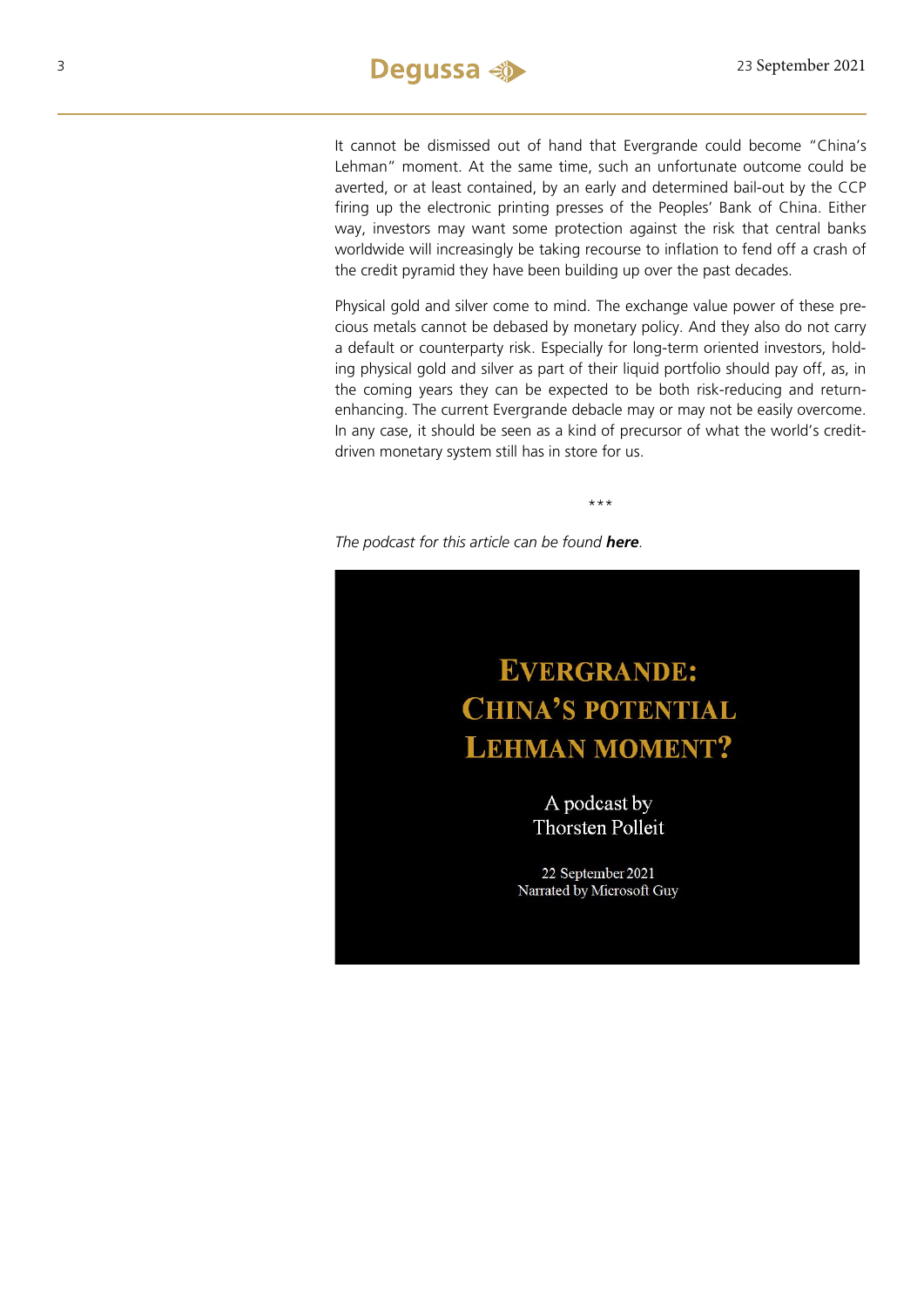## PRECIOUS METALS PRICES

**In US-Dollar per ounce**

|                             |        | Gold   |               | <b>Silver</b> |        | Platinum |        | Palladium |  |
|-----------------------------|--------|--------|---------------|---------------|--------|----------|--------|-----------|--|
| I. Actual                   | 1774.5 |        | 22.8          |               | 994.0  |          | 2028.0 |           |  |
| II. Gliding averages        |        |        |               |               |        |          |        |           |  |
| 10 days                     |        | 1808.0 |               | 23.4          |        | 956.5    |        | 2081.6    |  |
| 20 days                     |        | 1793.8 |               | 23.7          |        | 979.3    |        | 2254.8    |  |
| 50 days                     |        | 1796.1 |               | 24.3          |        | 1016.9   |        | 2471.3    |  |
| 100 days                    |        | 1815.4 |               | 25.7          |        | 1084.1   |        | 2631.1    |  |
| 200 days                    | 1809.8 |        | 25.9          |               | 1119.8 |          | 2559.4 |           |  |
|                             |        |        |               |               |        |          |        |           |  |
| III. Estimates for end 2021 | 2448   |        | 47            |               | 1272   |          | 2710   |           |  |
| (1)                         |        | 38     | 106           |               | 28     |          | 34     |           |  |
| <b>Band width</b>           | Low    | High   | Low           | High          | Low    | High     | Low    | High      |  |
|                             | 1750   | 2684   | 23.0          | 55.1          | 950    | 1472     | 2280   | 2910      |  |
| (1)                         | $-1$   | 51     | $\mathcal{I}$ | 142           | $-4$   | 48       | 12     | 43        |  |
|                             |        |        |               |               |        |          |        |           |  |
| V. Annual averages          |        |        |               |               |        |          |        |           |  |
| 2018                        | 1253   |        | 17.1          |               | 947    |          | 857    |           |  |
| 2019                        |        | 1268   |               | 15.8          |        | 880      |        | 1019      |  |
| 2020                        | 1382   |        | 16.1          |               | 862    |          | 1511   |           |  |

## **In Euro per ounce**

|                                            |                     | Gold<br><b>Silver</b> |                     | <b>Platinum</b>     |                    | Palladium          |                   |                    |  |
|--------------------------------------------|---------------------|-----------------------|---------------------|---------------------|--------------------|--------------------|-------------------|--------------------|--|
| I. Actual                                  | 1511.2              |                       | 19.4                |                     | 846.5              |                    | 1727.1            |                    |  |
| II. Gliding averages                       |                     |                       |                     |                     |                    |                    |                   |                    |  |
| 10 days                                    | 1534.0              |                       | 19.8                |                     | 811.5              |                    | 1765.9            |                    |  |
| 20 days                                    | 1519.7              |                       | 20.1                |                     | 829.6              |                    | 1909.9            |                    |  |
| 50 days                                    | 1523.2              |                       | 20.6                |                     | 862.3              |                    | 2095.7            |                    |  |
| 100 days                                   |                     | 1522.6                |                     | 21.5                |                    | 908.5              |                   | 2205.3             |  |
| 200 days                                   | 1509.8              |                       | 21.6                |                     | 934.0              |                    | 2135.4            |                    |  |
| III. Estimates for end 2021<br>(1)         | 2044<br>35          |                       | 39<br>102           |                     | 1062<br>25         |                    | 2263<br>31        |                    |  |
| <b>Band width</b><br>(1)                   | Low<br>1470<br>$-3$ | High<br>2260<br>50    | Low<br>19.0<br>$-2$ | High<br>46.6<br>140 | Low<br>800<br>$-5$ | High<br>1240<br>46 | Low<br>1920<br>11 | High<br>2450<br>42 |  |
| V. Annual averages<br>2018<br>2019<br>2020 |                     | 1116<br>1072<br>1235  |                     | 15<br>13<br>14      | 743                | 844<br>770         |                   | 760<br>863<br>1350 |  |

Source: Refinitiv; calculations and estimates Degussa. Numbers are rounded.

 $(1)$  On the basis of actual prices.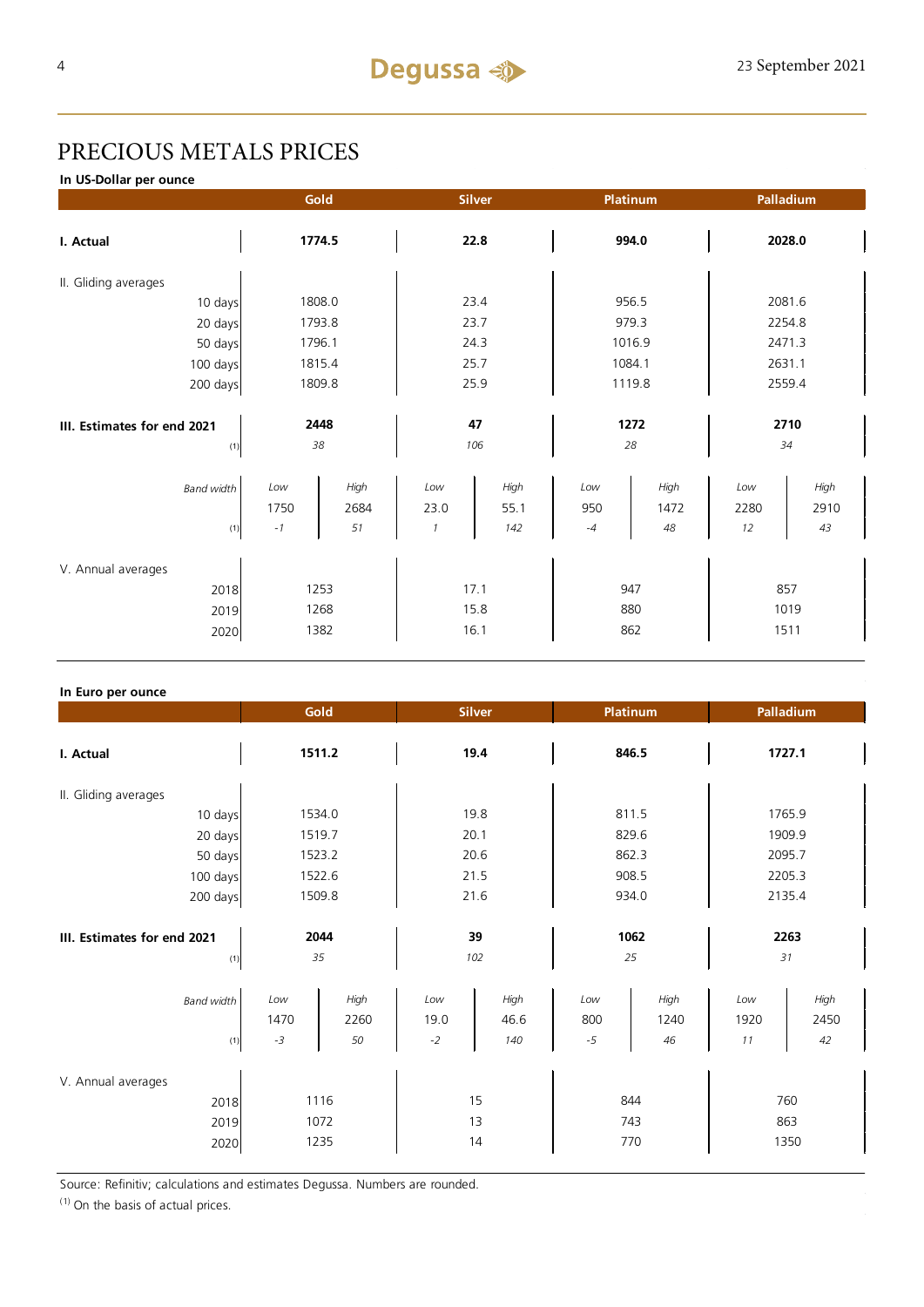## BITCOIN, PERFORMANCE OF VARIOUS ASSET CLASSES

## **Bitcoin in US dollars**



Source: Refinitiv; graph by Degussa.

## **Performance of stocks, commodities, FX and bonds**

(a) In national currencies (b) In euro





Source: Refinitiv; calculations by Degussa.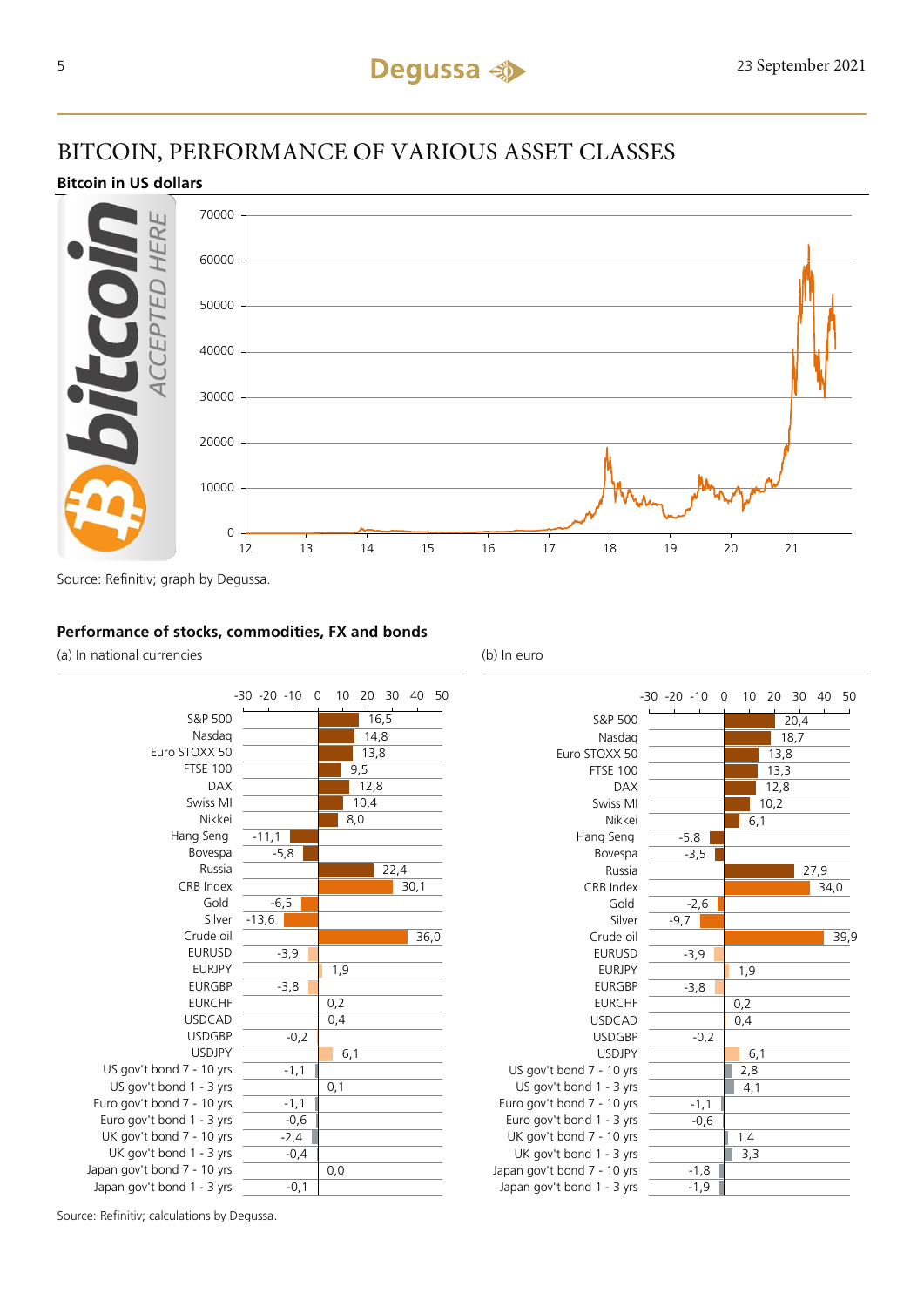| <b>Issue</b>                                                                               | Content                                                              |  |  |  |
|--------------------------------------------------------------------------------------------|----------------------------------------------------------------------|--|--|--|
| 23 September 2021                                                                          | Evergrande: China's Potential 'Lehman moment'?                       |  |  |  |
| 8 September 2021                                                                           | It All Depends On The Fed's 'Safety Net'                             |  |  |  |
| 26 August 2021                                                                             | Our Money Gets Thrown Under The Bus                                  |  |  |  |
| 12 August 2021                                                                             | The Crime of 1971                                                    |  |  |  |
| 29 July 2021                                                                               | Gold And The Market Fear That Is Not                                 |  |  |  |
| 15 July 2021                                                                               | Gold and the Monetary Policy Empire of Deception                     |  |  |  |
| 1 July 2021                                                                                | Investors believing the impossible, making the price of gold falter  |  |  |  |
| 17 June 2021                                                                               | Gold Against Neglected Risks                                         |  |  |  |
| 2 June 2021                                                                                | Gold And Inflation                                                   |  |  |  |
| 20 May 2021                                                                                | The Price Correction In The Crypto Space Is Not The End              |  |  |  |
| 6 May 2021                                                                                 | The Dark Side of the Yield Curve Control Policy                      |  |  |  |
| 22 April 2021                                                                              | Bitcoin and the Golden Opportunity                                   |  |  |  |
| 8 April 2021                                                                               | On Precious Metal 2021 Price Forecasts                               |  |  |  |
| 25 March 2021                                                                              | Money Matters For Gold And Silver Pricesg                            |  |  |  |
| 11 March 2021                                                                              | Interest Rates are to the Price of Gold What Gravity is to the Apple |  |  |  |
| 25 February 2021                                                                           | The Dangers Of Digital Central Bank Money                            |  |  |  |
| 11 February 2021                                                                           | Gold Is Not In Bubble Territory                                      |  |  |  |
| 28 January 2021                                                                            | It Is High Time To Buy Gold And Silver                               |  |  |  |
| 14 January 2021                                                                            | The Great Gold And Silver Bull Market Is On                          |  |  |  |
| 17 December 2020                                                                           | Gold Against US-Dollar Risk. A Value Proposition                     |  |  |  |
| 3 December 2020                                                                            | Keep Your Cool - And Physical Gold And Silver                        |  |  |  |
| 19 November 2020                                                                           | It is Going to be Wild. Hold on to Physical Gold                     |  |  |  |
| 5 November 2020                                                                            | For In Fire Gold Is Tested                                           |  |  |  |
| 22 October 2020                                                                            | The Policy of Inflating Everything, Not Only The Price Of Gold       |  |  |  |
| 8 October 2020                                                                             | President Trump Is Good For Gold, Or Isn't He?                       |  |  |  |
| 24 September 2020                                                                          | Get Physical With Gold                                               |  |  |  |
| 10 September 2020                                                                          | The Inflation Threat And The Case For Gold                           |  |  |  |
| 27 August 2020                                                                             | We Need Sound Money To Regain and Defend Our Liberties               |  |  |  |
| 13 August 2020                                                                             | Gold And Silver Prices Are Set To Trend Even Higher                  |  |  |  |
| 30 July 2020                                                                               | The Big Short In Official Currencies                                 |  |  |  |
| 16 July 2020                                                                               | "World Gold Price" Hits A New Record                                 |  |  |  |
| 2 July 2020                                                                                | Some Things You Need To Know About Money                             |  |  |  |
| 4 June 2020                                                                                | Gold in Times of Economic Crisis and Social Revolution               |  |  |  |
| 20 May 2020                                                                                | First the Money Supply Shock, Then the Inflation Shock               |  |  |  |
| 7 May 2020                                                                                 | Be Aware of What Inflation Really Is                                 |  |  |  |
| 23 April 2020                                                                              | The Undesirable Effects of the Corona-Virus Relief Package           |  |  |  |
| 9 April 2020                                                                               | The Boom And Bust Theory That Does Not Crash                         |  |  |  |
| 26 March 2020                                                                              | With Mega Bail Outs, Governments Are The Big Winners                 |  |  |  |
| 12 March 2020                                                                              | The Truth About Money - Past, Present, Future                        |  |  |  |
| The Degussa Marktreport (German) and the Degussa Market Report (English) are available at: |                                                                      |  |  |  |

## **Articles in earlier issues of the** *Degussa Market Report*

**www.degussa-goldhandel.de/de/marktreport.aspx**.